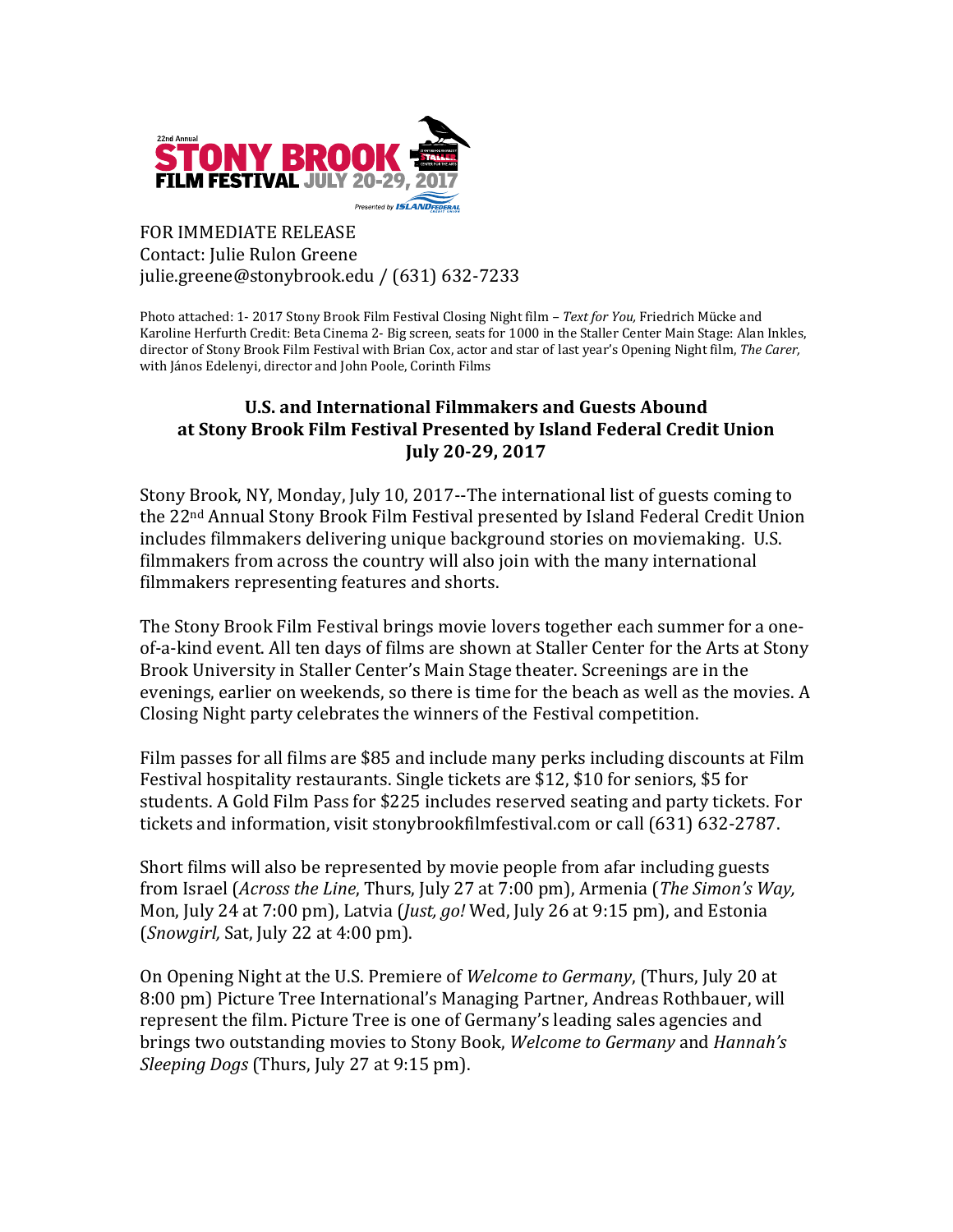From the United Kingdom, *Waking David,* (Fri July 21 at 7:00 pm) will be represented by director Kevin Nash and two actresses in the movie, Kristy Bruce and Harriet Madeley. The director and the three main actresses in *Waking David* collaborated to write the screenplay.

The family-friendly animated film, *Ethel & Ernest,* (Sat, July 22 at 4:00 pm) will have U.K. producer Camilla Deakin on hand to answer questions about the animated gem, featuring the voices of Jim Broadbent, Brenda Blethyn and Luke Treadaway.

*The Sounding* (Sat, July 22 at 7:00 pm) is one of the U.S. productions at the Festival, with many cast and crew on hand, including Catherine Eaton, director, co-writer and main actress in the film.

Representing an amusing account of romance, *Love is Thicker Than Water* (Sat, July 22 at 9:30 pm) is co-director and writer Ate Dejong, returning to the Stony Brook Film Festival for the second time. For those who have seen the National Geographic's Genius series "Einstein" – you may be interested to know that the young actor playing Einstein, Johnny Flynn, stars in the film.

A World Premiere documentary, *To the Edge of the Sky* (Sun, July 23 at 4:00 pm) will bring Academy Award winners, Todd and Jedd Wider to the Festival. The Wider brothers, who grew up in Stony Brook, were the directors of *To the Edge of the Sky*, which reports on the disease Duchenne Muscular Dystrophy and the mothers who are fighting to get drugs approved to help their son.

A delightful American indie, *Laura Gets a Cat* (Wed, July 26 at 7:00 pm) will have director, writer and actor Michael Ferrell on hand, along with Dana Brooke, who plays Laura, the 30-something unemployed writer in the film, as well as many cast members.

*The Second Act of Elliott Murphy* (Wed, July 26 at 9:15 pm) makes its U.S. Premiere, with rocker Elliott Murphy coming in from his home in Paris to represent the film and play a song or two live. Director Jorge Arenillas will be along to represent the compelling documentary about the singer songwriter's life on the road.

*Purple Dreams* (Thurs, July 27 at 7:00 pm) is a documentary about the first high school given permission to perform the musical "The Color Purple." Producer, Robin Grey (a Stony Brook alumnus) will be representing the documentary.

Closing Night's feature, the U.S. premiere of *Text for You* (Saturday, July 29 at 8;00 pm) will have the lead actress Karoline Herfurth on hand for a Q&A after the screening. Ms. Herfurth is well-known in Germany and an audience favorite in that country. Following the screening is Stony Brook's very own "Oscar" style awards ceremony. Tickets are available to the party with master of ceremonies, the film critic, John Anderson announcing the Festival winners.